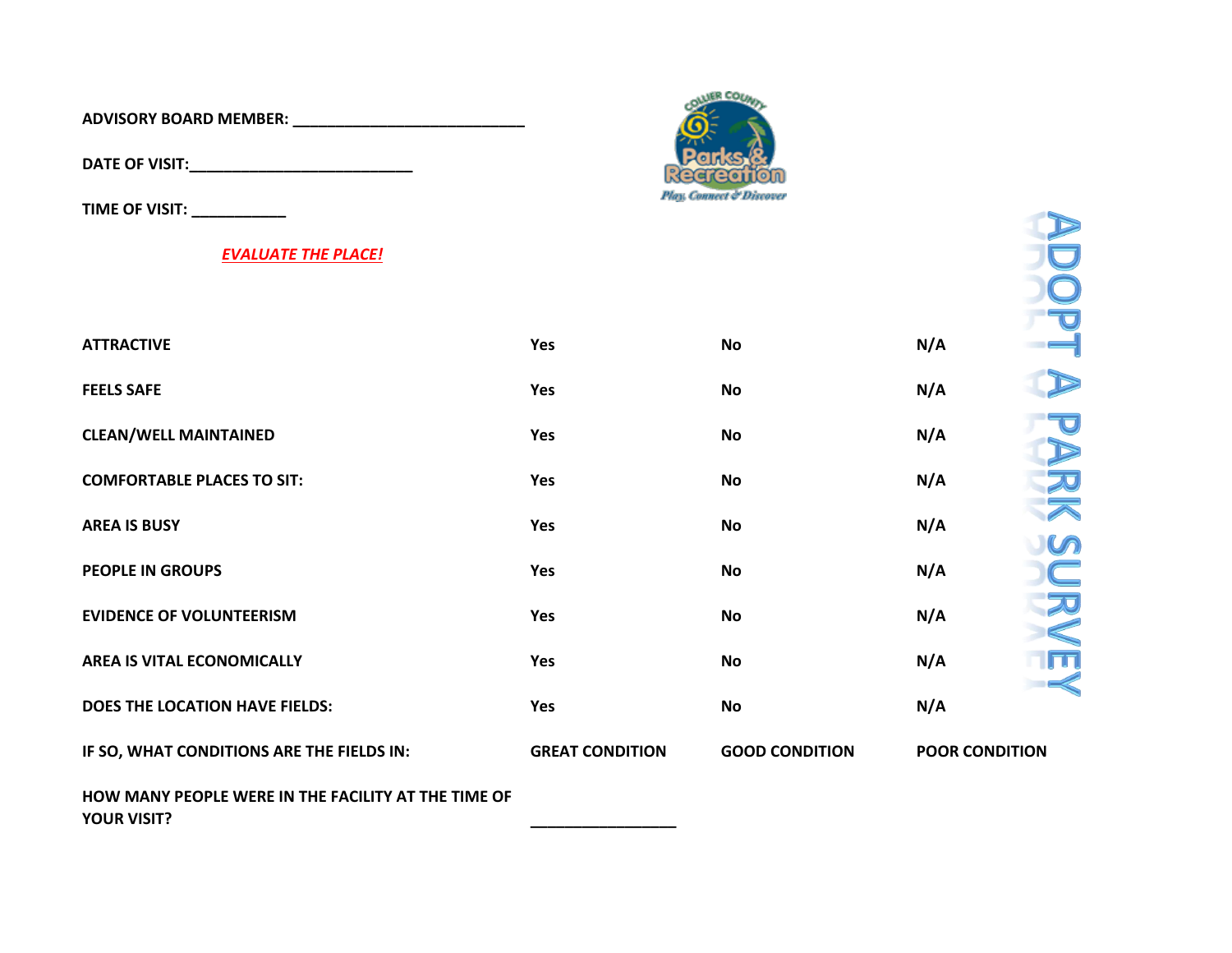| <b>WERE CHILDREN AND SENIORS PRESENT:</b>                                                                                                                                               | Yes        | No                                                                                                                  | N/A |  |
|-----------------------------------------------------------------------------------------------------------------------------------------------------------------------------------------|------------|---------------------------------------------------------------------------------------------------------------------|-----|--|
| WOULD YOU RECOMMEND THIS FACILITY:                                                                                                                                                      | <b>Yes</b> | <b>No</b>                                                                                                           |     |  |
| WHAT DO YOU LIKE BEST ABOUT THIS PLACE?                                                                                                                                                 |            |                                                                                                                     |     |  |
| LIST THREE THINGS THAT YOU WOULD DO TO IMPROVE THIS<br>PLACE THAT COULD BE DONE RIGHT AWAY AND THAT                                                                                     |            |                                                                                                                     |     |  |
| <b>WOULDN'T COST A LOT:</b>                                                                                                                                                             |            |                                                                                                                     |     |  |
| WHAT 3 CHANGES WOULD YOU MAKE IN THE LONG TERM                                                                                                                                          |            |                                                                                                                     |     |  |
| THAT WOULD HAVE THE BIGGEST IMPACT?                                                                                                                                                     |            |                                                                                                                     |     |  |
| ASK SOMEONE WHO IS IN THE "PLACE: WHAT THEY LIKE<br>ABOUT IT AND WHAT THEY WOULD TO DO IMPROVE IT:                                                                                      |            |                                                                                                                     |     |  |
| WHAT LOCAL PARTNERSHIPS OR LOCAL TALENT CAN YOU<br><b>IDENTIFY THAT COULD HELP IMPLEMENT SOME OF YOUR</b><br><b>PROPOSED IMPROVEMENTS? PLEASE BE AS SPECIFIC AS</b><br><b>POSSIBLE:</b> |            |                                                                                                                     |     |  |
|                                                                                                                                                                                         |            | <u> 1989 - Johann John Stoff, deutscher Stoffen und der Stoffen und der Stoffen und der Stoffen und der Stoffen</u> |     |  |
| <b>COMMENTS &amp; SUGGESTIONS:</b>                                                                                                                                                      |            |                                                                                                                     |     |  |
|                                                                                                                                                                                         |            |                                                                                                                     |     |  |

**\_\_\_\_\_\_\_\_\_\_\_\_\_\_\_\_\_\_\_\_\_\_\_\_\_\_\_\_\_\_\_\_\_\_\_\_\_\_\_\_\_\_\_\_\_\_\_\_\_\_\_\_\_\_\_\_\_\_\_\_\_\_\_**